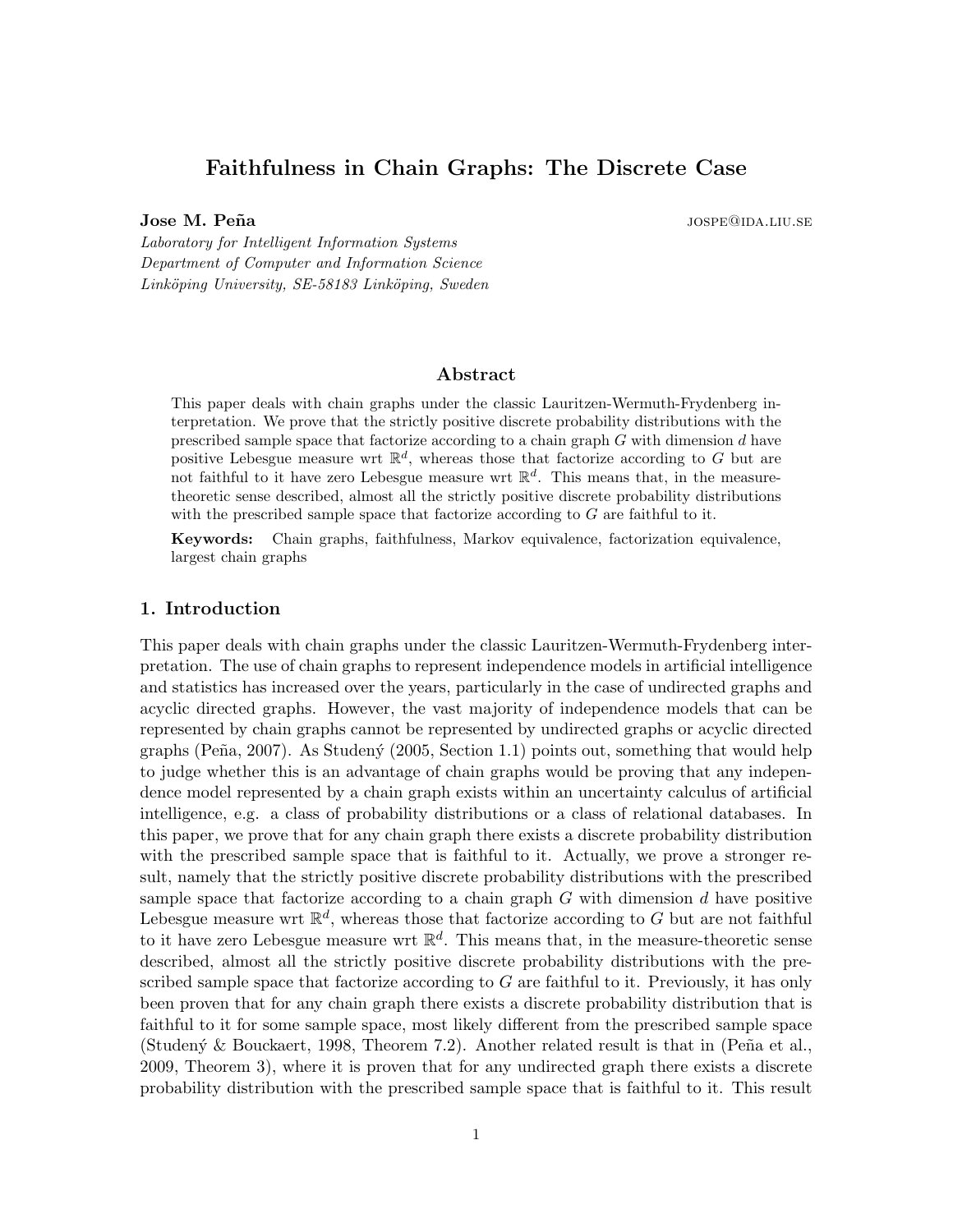has also been proven for acyclic directed graphs (Meek, 1995, Theorem 7). The result in Meek (1995) is actually stronger, as it proves that, in a certain measure-theoretic sense, almost all the discrete probability distributions with the prescribed sample space that factorize according to an acyclic directed graph are faithful to it. This paper extends that result to chain graphs.

The rest of the paper is organized as follows. We start by reviewing some concepts in Section 2. In Section 3, we describe how we parameterize the strictly positive discrete probability distributions with the prescribed sample space that factorize according to a chain graph. We present our results on faithfulness in Section 4. In Section 5, we present some results about chain graph equivalence that follow from the results in Section 4. Finally, we close with some discussion in Section 6.

### 2. Preliminaries

In this section, we define some concepts used later in this paper. The definitions are based upon those in Lauritzen (1996) and Studeny (2005). Let X denote a set of discrete random variables. We assume that every random variable  $A \in X$  has a prescribed finite sample space of cardinality  $n_A$  ( $n_A \geq 2$ ). For simplicity, we assume that the sample space of A are the integer numbers  $0, 1, \ldots, n_A - 1$ . We denote the number of random variables in  $U \subseteq X$ as  $|U|$ . The elements of X are not distinguished from singletons and the union of the sets  $U_1, \ldots, U_n \subseteq X$  is written as the juxtaposition  $U_1 \ldots U_n$ . We assume throughout the paper that the union of sets precedes the set difference when evaluating an expression. We use upper-case letters to denote random variables and the same letters in lower-case to denote their states. We use  $x_U$  with  $U \subseteq X$  to denote the projection of x onto U. Unless otherwise stated, all the probability distributions and graphs in this paper are defined over  $X$ .

If a graph  $G$  contains an undirected (resp. directed) edge between two nodes  $A_1$  and  $A_2$ , then we say that  $A_1 - A_2$  (resp.  $A_1 \rightarrow A_2$ ) is in G. A path from a node  $A_1$  to a node  $A_n$  in a graph G is a sequence of distinct nodes  $A_1, \ldots, A_n$  such that there exists an edge in G between  $A_i$  and  $A_{i+1}$  for all  $1 \leq i \leq n$ . A path from  $A_1$  to  $A_n$  in G is called descending if  $A_i - A_{i+1}$  or  $A_i \to A_{i+1}$  is in G for all  $1 \leq i < n$ . If there is a descending path from  $A_1$  to  $A_n$  in G, then  $A_1$  is called an ancestor of  $A_n$ . Let  $An_G(U)$  denote the set of ancestors of the nodes in  $U \subseteq X$ . If  $A_1 \to A_2$  is in G then  $A_1$  is called a parent of  $A_2$ . Let  $Pa_G(U)$  denote the set of parents of the nodes in  $U \subseteq X$ . When G is evident from the context, we drop the G from  $An_G(U)$  and  $Pa_G(U)$ , and use  $An(U)$  and  $Pa(U)$  instead. A directed cycle in G is a sequence of nodes  $A_1, \ldots, A_n$  such that  $A_i - A_{i+1}$  or  $A_i \to A_{i+1}$  is in G for all  $1 \leq i < n$ ,  $A_i \to A_{i+1}$  is in G for some  $1 \leq i \leq n, A_1, \ldots, A_{n-1}$  are distinct, and  $A_n = A_1$ . A chain graph (CG) is a graph (possibly) containing both undirected and directed edges and no directed cycles. An undirected graph (UG) is a CG containing only undirected edges. The nodes of a CG G can be partitioned into sets  $B_1, \ldots, B_n$  called blocks that are well-ordered, i.e. if  $A_1 - A_2$  is in G then  $A_1, A_2 \in B_i$  for some  $1 \leq i \leq n$ , whereas if  $A_1 \to A_2$  is in G then  $A_1 \in B_i$  and  $A_2 \in B_j$  for some  $1 \leq i < j \leq n$ . The moral graph of a CG G, denoted  $G<sup>m</sup>$ , is the undirected graph where two nodes are adjacent iff they are adjacent in G or they are both in  $Pa(B_i)$  for some block  $B_i$  of G. The subgraph of G induced by  $U \subseteq X$ , denoted  $G_U$ , is the graph over U where two nodes are connected by an (un)directed edge if that edge is in G. A set  $U \subseteq X$  is complete in an UG G if there is an undirected edge in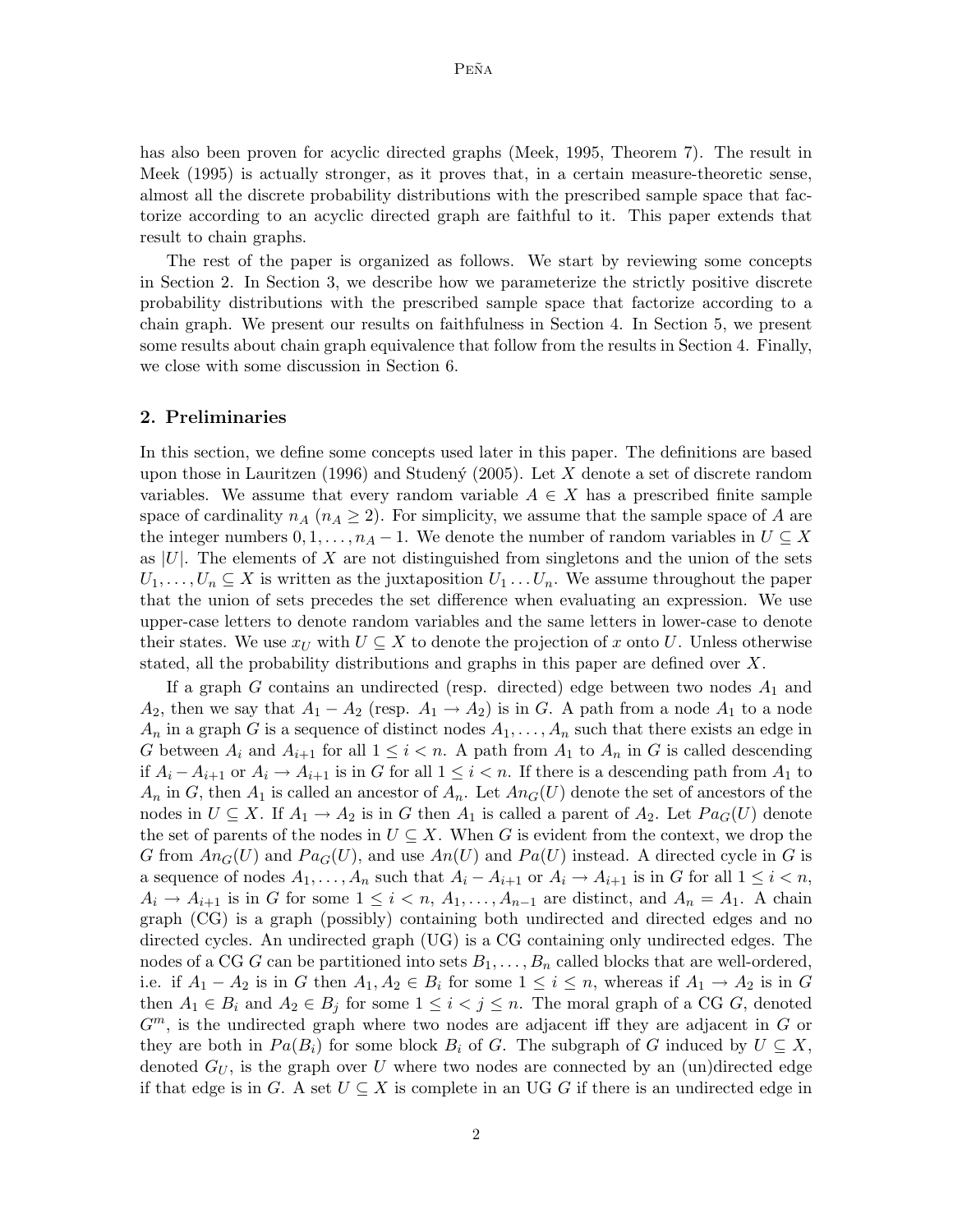G between every pair of distinct nodes in  $U$ . We denote the set of complete sets in  $G$  by  $\mathcal{C}(G)$ . We treat all singletons as complete sets and, thus, they are included in  $\mathcal{C}(G)$ .

Let U, V and W denote three disjoint subsets of X. We represent by  $U \perp_{p} V |W$  that U is independent of V given W in a probability distribution p. Likewise, we represent by  $U \perp G V |W$  that U is separated from V given W in a CG G. Specifically,  $U \perp G V |W$  holds when every path in  $(G_{An(UVW)})^m$  from a node in U to a node in V contains a node from W. The independence model represented by a  $CGG$  is the set of separation statements  $U \perp G V |W$ . We say that a probability distribution p is Markovian wrt a CG G when  $U \perp_{p} V |W$  if  $U \perp_{G} V |W$  for all U, V and W disjoint subsets of X. We say that p is faithful to G when  $U \perp_{p} V |W$  iff  $U \perp_{G} V |W$  for all U, V and W disjoint subsets of X. We represent by  $U \not\perp_{p} V |W$  and  $U \not\perp_{q} V |W$  that  $U \perp_{p} V |W$  and  $U \perp_{q} V |W$  do not hold, respectively. Given  $U, V \subseteq X$  such that  $UV = X$ , we say that an UG G decomposes into  $G_U$  and  $G_V$  if  $U \cap V$  is a complete set in G and  $U \setminus V \perp \!\!\! \perp_G V \setminus U | U \cap V$ .

## 3. Parameterization of Chain Graphs

In this section, we describe how we parameterize the strictly positive probability distributions that factorize according to a CG. This is a key issue, because our results about faithfulness are not only relative to the CG at hand and the measure considered, the Lebesgue measure, but also to the dimension of the strictly positive probability distributions that factorize according to the CG at hand. Our parameterization is inspired by Besag (1974, p. 197).

We say that a strictly positive probability distribution  $p$  factorizes according to a CG  $G$  with  $n$  blocks if the following two conditions are met (Lauritzen, 1996, p. 53):

1. 
$$
p(x) = \prod_{i=1}^{n} p(x_{B_i} | x_{Pa(B_i)})
$$
 where

2.  $p(x_{B_i}|x_{Pa(B_i)}) = \prod_{C \in \mathcal{C}((G_{B_i Pa(B_i)})^m)} \psi_C^i(x_C)$  where  $\psi_C^i(x_C)$  are positive real functions.

Let  $\mathbf{0}_U$  denote that every random variable in  $U \subseteq X$  takes value 0. Then, Condition 2 above is equivalent to the following condition:

2'.  $p(x_{B_i}|x_{Pa(B_i)}) = p(\mathbf{0}_{B_i}|x_{Pa(B_i)}) \prod_{C \in \mathcal{C}((G_{B_iPa(B_i)})^m)} \phi_C^i(x_C)$  where  $\phi_C^i(x_C)$  are positive real functions.

To see it, let  $\psi_C^i(x_C) = p(\mathbf{0}_{B_i}|x_{Pa(B_i)})\phi_C^i(x_C)$  if  $C = Pa(B_i)$ , and  $\psi_C^i(x_C) = \phi_C^i(x_C)$ otherwise. Note that  $Pa(B_i) \in \mathcal{C}((G_{B_i Pa(B_i)})^m)$ . The motivation behind this redefinition of the factorization according to a CG is to use  $p(\mathbf{0}_{B_i}|x_{Pa(B_i)})$  as a reference probability and define the rest of the probabilities  $p(x_{B_i}|x_{Pa(B_i)})$  relative to it.

Since  $\sum_{x_{B_i}} p(x_{B_i}|x_{Pa(B_i)}) = 1$  for all  $x_{Pa(B_i)}$ , it follows from Condition 2' above that

$$
p(\mathbf{0}_{B_i}|x_{Pa(B_i)}) = \frac{1}{\sum_{x_{B_i}} \prod_{C \in \mathcal{C}((G_{B_i}P_{a(B_i)})^m)} \phi_C^i(x_C)}.
$$

Thus,

$$
p(x_{B_i}|x_{Pa(B_i)}) = \frac{\prod_{C \in \mathcal{C}((G_{B_i}P_{a(B_i)})^m)} \phi_C^i(x_C)}{\sum_{x_{B_i}} \prod_{C \in \mathcal{C}((G_{B_i}P_{a(B_i)})^m)} \phi_C^i(x_C)}.
$$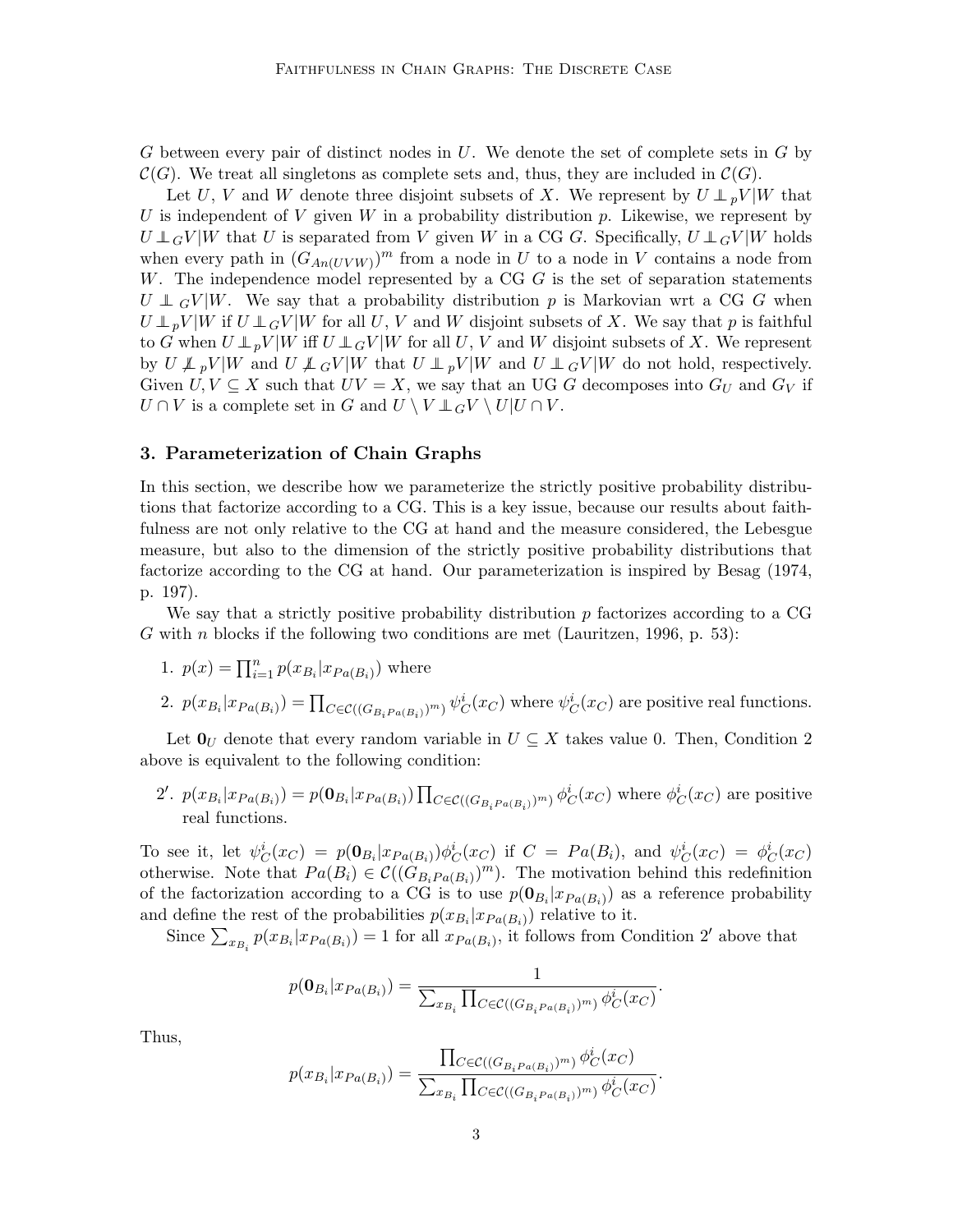#### Peña

Besides, let  $\mathcal{K}((G_{B_i Pa(B_i)})^m) = \{C \in \mathcal{C}((G_{B_i Pa(B_i)})^m) : C \cap B_i \neq \emptyset\} = \{C \in \mathcal{C}((G_{B_i Pa(B_i)})^m) : C \cap B_i \neq \emptyset\}$  $C \nsubseteq Pa(B_i)$ . Then,

$$
p(x_{B_i}|x_{Pa(B_i)})
$$
\n
$$
= \frac{\prod_{C \in \mathcal{C}((G_{B_iPa(B_i)})^m)\setminus \mathcal{K}((G_{B_iPa(B_i)})^m)} \phi_C^i(x_C) | \prod_{C \in \mathcal{K}((G_{B_iPa(B_i)})^m)} \phi_C^i(x_C) |}{\prod_{C \in \mathcal{C}((G_{B_iPa(B_i)})^m)\setminus \mathcal{K}((G_{B_iPa(B_i)})^m)} \phi_C^i(x_C) | \sum_{x_{B_i}} \prod_{C \in \mathcal{K}((G_{B_iPa(B_i)})^m)} \phi_C^i(x_C) |} \\
= \frac{\prod_{C \in \mathcal{K}((G_{B_iPa(B_i)})^m)} \phi_C^i(x_C)}{\sum_{x_{B_i}} \prod_{C \in \mathcal{K}((G_{B_iPa(B_i)})^m)} \phi_C^i(x_C)}.
$$
\n(1)

Let  $\mathcal{D}(G)^+$  denote the set of strictly positive probability distributions that factorize according to G. We parameterize the probability distributions in  $\mathcal{D}(G)^+$  by parameterizing the functions  $\phi_C^i(x_C)$  in Equation 1 for all  $1 \leq i \leq n$ . In particular, let  $\theta_C^i(x_C)$  denote the parameter corresponding to the value  $\phi_C^i(x_C)$ . Thus, we can express any probability distribution  $p \in \mathcal{D}(G)^+$  in terms of the parameters as  $p(x) = \prod_{i=1}^n p(x_{B_i}|x_{Pa(B_i)})$  where

$$
p(x_{B_i}|x_{Pa(B_i)}) = \frac{\prod_{C \in \mathcal{K}((G_{B_i}P_a(B_i))^m)} \theta_C^i(x_C)}{\sum_{x_{B_i}} \prod_{C \in \mathcal{K}((G_{B_i}P_a(B_i))^m)} \theta_C^i(x_C)}.
$$
\n(2)

We say that a parameter is freely assignable (fa) if it can take different values independently of the other parameters. We restrict the parameters  $\theta_C^i(x_C)$  where  $x_A = 0$  for some  $A \in \mathbb{C}$  to take value one and, thus, these parameters are not fa. The rest of the parameters are fa, as we will show in Lemma 1. For example, consider  $C = AB$  where A and  $B$  are two random variables that can take three possible values  $(0, 1, 2)$ . Then,  $\theta_{AB}^i(ab)$  with  $a, b \in \{1,2\}$  are fa, whereas  $\theta_{AB}^i(0b)$  and  $\theta_{AB}^i(a0)$  with  $a, b \in \{0,1,2\}$  are not fa because we have restricted them to take value one. Lemma 1 describes the values that the fa parameters can take. The goal with our parameterization is to use as few parameters as possible so that the parameter values corresponding to each probability distribution in  $\mathcal{D}(G)^+$  are uniquely determined. We show that we achieve this goal in Lemma 2, which is crucial in proving the main result in this paper (Theorems 3 and 5). It is worth mentioning that if we did not restrict the parameters  $\theta_C^i(x_C)$  where  $x_A = 0$  for some  $A \in \mathcal{C}$  to take value one, then the parameter values corresponding to each probability distribution in  $\mathcal{D}(G)^+$  would not be uniquely determined. An example follows. Consider  $X = AB$  where A and B are two random variables that can take two possible values (0 and 1). Consider  $G = \{A - B\}$ . Then, the parameters involved in the example are  $\theta_{AB}^1(00), \theta_{AB}^1(01), \theta_{AB}^1(10), \theta_{AB}^1(11), \theta_A^1(0), \theta_A^1(1), \theta_B^1(0)$  and  $\theta_B^1(1)$ . Consider the uniform probability distribution, which obviously is in  $\mathcal{D}(G)^+$ . Then, there are at least two sets of parameter values that give rise to this probability distribution: One, the set where every parameter takes value one and, two, the set where every parameter takes value one except  $\theta_{AB}^1(01) = \theta_{AB}^1(10) = 2, \theta_{AB}^1(11) = 4$ , and  $\theta_A^1(1) = \theta_B^1(1) = 1/2$ . This can easily be checked with the help of Equation 2. It is also worth mentioning that parameterizing the functions in Condition 2 above directly also results in overparameterization and arbitrariness in parameter values (Lauritzen, 1996, p. 35).

We define the dimension of  $G$  as the number of fa parameters in our parameterization of the probability distributions in  $\mathcal{D}(G)^+$  and we denote it as d. Then,  $d =$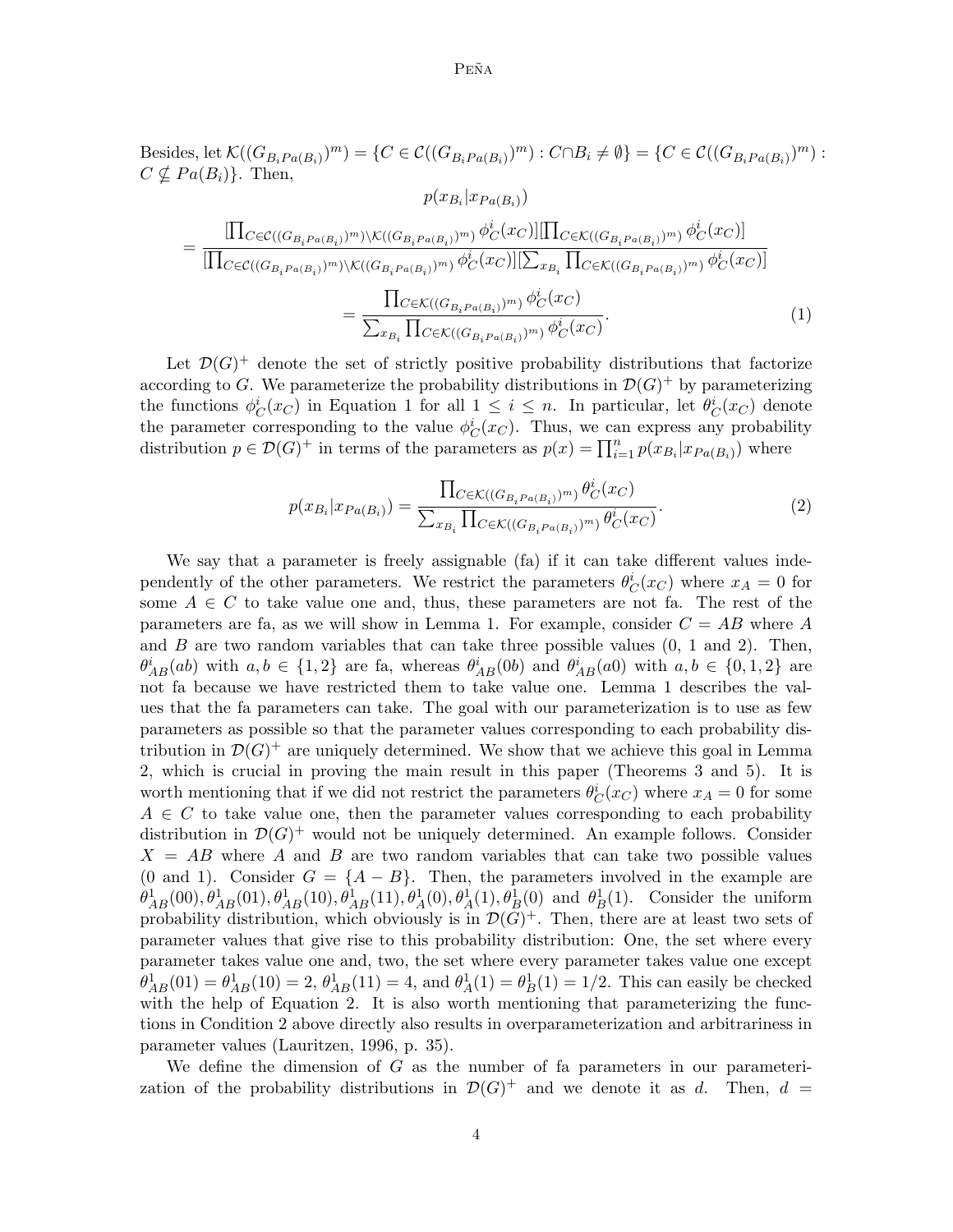$\sum_{i=1}^n \sum_{C \in \mathcal{K}} ((G_{B_i Pa(B_i)})^m) \prod_{A \in C} (n_A - 1)$ . We define the fa parameter space for  $\mathcal{D}(G)^+$  as the set of values that the fa parameters are allowed to take. In this paper, the fa parameter space for  $\mathcal{D}(G)^+$  is  $(0,\infty)^d$ . The following lemma supports this choice.

**Lemma 1** Let G be a CG of dimension d. Any element of the fa parameter space for  $\mathcal{D}(G)^+$  corresponds to some probability distribution in  $\mathcal{D}(G)^+$ .

**Proof** First, we show that any element of  $(0, \infty)^d$  gives rise to some strictly positive probability distribution. Note that any such element gives rise to some strictly positive probability distribution  $q^{i}(x_{B_i}|x_{Pa(B_i)})$  for all  $1 \leq i \leq n$  by Equation 2, because

$$
0 < \frac{\prod_{C \in \mathcal{K}((G_{B_i}P_{a(B_i)})^m)} \theta_C^i(x_C)}{\sum_{x_{B_i}} \prod_{C \in \mathcal{K}((G_{B_i}P_{a(B_i)})^m)} \theta_C^i(x_C)} < 1
$$

for all  $x_{B_i}$  and  $x_{Pa(B_i)}$ , and

$$
\sum_{x_{B_i}} \frac{\prod_{C \in \mathcal{K}((G_{B_i} P_{a(B_i)})^m)} \theta^i_C(x_C)}{\sum_{x_{B_i}} \prod_{C \in \mathcal{K}((G_{B_i} P_{a(B_i)})^m)} \theta^i_C(x_C)} = 1
$$

for all  $x_{Pa(B_i)}$ . Therefore, any element of  $(0, \infty)^d$  gives rise to some strictly positive probability distribution  $q(x) = \prod_{i=1}^{n} q^{i}(x_{B_i}|x_{Pa(B_i)})$ , because

$$
0 < \prod_{i=1}^{n} q^i (x_{B_i} | x_{Pa(B_i)}) < 1
$$

for all  $x$ , and

$$
\sum_{B_1...B_n} \prod_{i=1}^n q^i (x_{B_i} | x_{Pa(B_i)})
$$

$$
= \sum_{x_{B_1}} q^1(x_{B_1}|x_{Pa(B_1)})[\sum_{x_{B_2}} q^2(x_{B_2}|x_{Pa(B_2)})[\dots[\sum_{x_{B_n}} q^n(x_{B_n}|x_{Pa(B_n)})]\dots]] = 1.
$$

Now, we show that  $q \in \mathcal{D}(G)^+$ . Note that for all  $1 \leq i < n$ 

 $\boldsymbol{x}$ 

$$
\sum_{x_{B_{i+1}\dots B_n}} \prod_{l=i+1}^n q^l(x_{B_l}|x_{Pa(B_l)})
$$

$$
= \sum_{x_{B_{i+1}}} q^{i+1}(x_{B_{i+1}}|x_{Pa(B_{i+1})}) \left[ \sum_{x_{B_{i+2}}} q^{i+2}(x_{B_{i+2}}|x_{Pa(B_{i+2})}) \left[ \dots \left[ \sum_{x_{B_n}} q^n(x_{B_n}|x_{Pa(B_n)}) \right] \dots \right] \right] = 1.
$$

Thus, for all  $1 \leq i \leq n$ , it follows from the equation above that

$$
q(x_{B_i Pa(B_i)}) = \sum_{x_{B_1...B_n \setminus B_i Pa(B_i)}} \prod_{l=1}^n q^l(x_{B_l}|x_{Pa(B_l)})
$$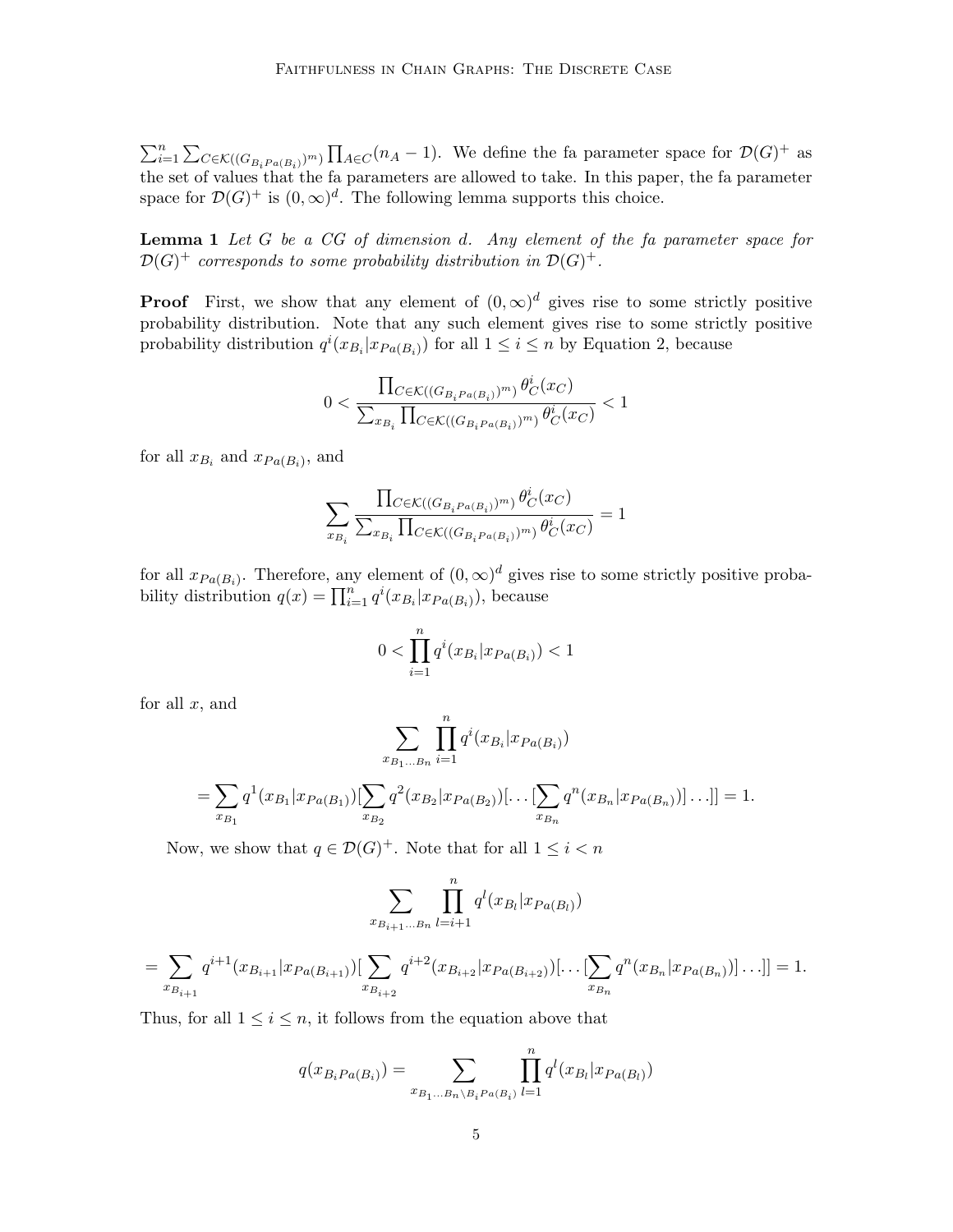$\mathbf{P}\mathbf{E}\tilde{\mathbf{N}}\mathbf{A}$ 

$$
= \sum_{x_{B_1...B_{i-1}}\backslash Pa(B_i)} [[\prod_{l=1}^i q^l(x_{B_l}|x_{Pa(B_l)})][\sum_{x_{B_{i+1}...B_n}} \prod_{l=i+1}^n q^l(x_{B_l}|x_{Pa(B_l)})]]
$$
  

$$
= \sum_{x_{B_1...B_{i-1}}\backslash Pa(B_i)} \prod_{l=1}^i q^l(x_{B_l}|x_{Pa(B_l)})
$$
  

$$
= q^i(x_{B_i}|x_{Pa(B_i)}) \sum_{x_{B_1...B_{i-1}}\backslash Pa(B_i)} \prod_{l=1}^{i-1} q^l(x_{B_l}|x_{Pa(B_l)}).
$$
 (3)

Thus, for all  $1 \leq i \leq n$ , it follows from the equation above that

$$
q(x_{Pa(B_i)}) = \sum_{x_{B_i}} q(x_{B_i Pa(B_i)}) = \left[\sum_{x_{B_i}} q^i(x_{B_i} | x_{Pa(B_i)})\right] \left[\sum_{x_{B_1...B_{i-1}} \backslash Pa(B_i)} \prod_{l=1}^{i-1} q^l(x_{B_l} | x_{Pa(B_l)})\right]
$$

$$
= \sum_{x_{B_1...B_{i-1}} \backslash Pa(B_i)} \prod_{l=1}^{i-1} q^l(x_{B_l} | x_{Pa(B_l)}).
$$
(4)

Then, for all  $1 \leq i \leq n$ 

$$
q(x_{B_i}|x_{Pa(B_i)}) = \frac{q(x_{B_i}p_{a(B_i)})}{q(x_{Pa(B_i)})} = q^i(x_{B_i}|x_{Pa(B_i)})
$$
\n(5)

due to Equations 3 and 4. Therefore,

$$
q(x) = \prod_{i=1}^{n} q^{i}(x_{B_i}|x_{Pa(B_i)}) = \prod_{i=1}^{n} q(x_{B_i}|x_{Pa(B_i)})
$$

and, thus, q satisfies Condition 1 above. Moreover,  $q(x_{B_i}|x_{Pa(B_i)})$  satisfies Condition 2 above for all  $1 \leq i \leq n$ : It suffices to note that  $q(x_{B_i}|x_{Pa(B_i)}) = q^{i}(x_{B_i}|x_{Pa(B_i)})$  by Equation 5, and that  $q^{i}(x_{B_i}|x_{Pa(B_i)})$  satisfies Condition 2 because

$$
q^{i}(x_{B_i}|x_{Pa(B_i)}) = \frac{\prod_{C \in \mathcal{K}((G_{B_i}P_{a(B_i)})^m)} \theta_C^{i}(x_C)}{\sum_{x_{B_i}} \prod_{C \in \mathcal{K}((G_{B_i}P_{a(B_i)})^m)} \theta_C^{i}(x_C)} = \prod_{C \in \mathcal{C}((G_{B_i}P_{a(B_i)})^m)} \psi_C^{i}(x_C)
$$

where  $\psi_C^i(x_C) = 1$  if  $C \subset Pa(B_i)$ ,

$$
\psi_C^i(x_C) = \frac{1}{\sum_{x_{B_i}} \prod_{C \in \mathcal{K}((G_{B_i} P_a(B_i))^m)} \theta_C^i(x_C)}
$$

if  $C = Pa(B_i)$ , and  $\psi_C^i(x_C) = \theta_C^i(x_C)$  otherwise. Note that  $Pa(B_i) \in C((G_{B_i Pa(B_i)})^m)$ .

**Lemma 2** Let  $G$  be a  $CG$ . There is a one-to-one correspondence between the elements of the fa parameter space for  $\mathcal{D}(G)^+$  and the probability distributions in  $\mathcal{D}(G)^+$ .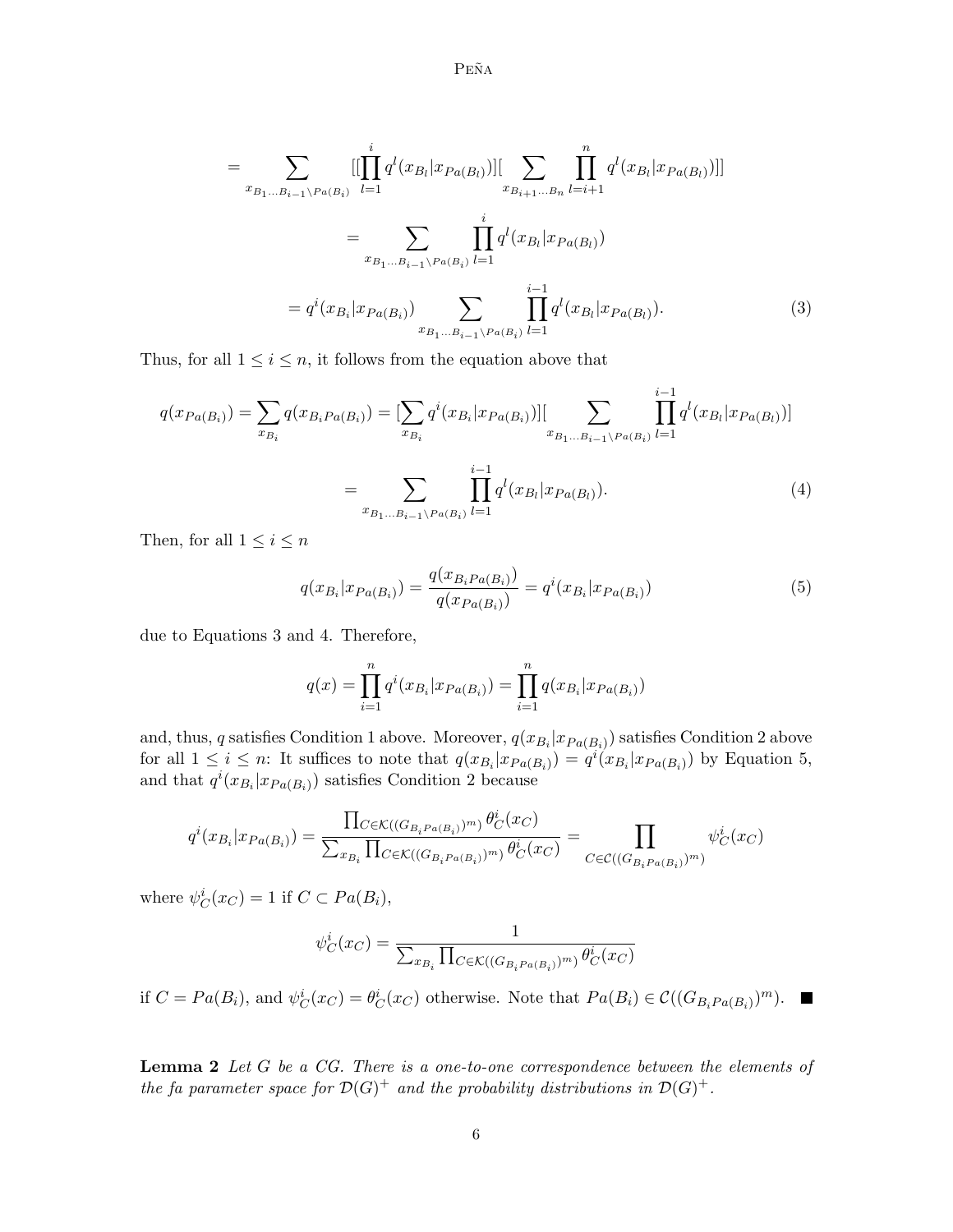**Proof** First, we show that any probability distribution  $p \in \mathcal{D}(G)^+$  corresponds to some element of the fa parameter space for  $\mathcal{D}(G)^+$ . The fa parameter values corresponding to p can be computed from p as follows. Consider any fa parameter  $\theta_K^i(x_K)$  such that the values of the fa parameters  $\theta_C^i(x_C)$  for all  $C \in \mathcal{K}((G_{B_i Pa(B_i)})^m)$  such that  $C \subset K$  have already been computed. The value of  $\theta_K^i(x_K)$  can be computed as follows. Note that

$$
p(\mathbf{0}_{B_i}|x_{Pa(B_i)}) = \frac{1}{\sum_{x_{B_i}}\prod_{C\in\mathcal{K}((G_{B_i}P(a(B_i))^m)}\theta_C^i(x_C)}
$$

by Equation 2. To see this, recall from above that  $C \cap B_i \neq \emptyset$  for all  $C \in \mathcal{K}((G_{B_i Pa(B_i)})^m)$ . Thus, every fa parameter in the numerator of Equation 2 takes value one due to our restriction that  $\theta_C^i(x_C) = 1$  if  $x_A = 0$  for some  $A \in C$ . Then, it follows from the equation above and Equation 2 that

$$
p(x_{B_i}|x_{Pa(B_i)}) = p(\mathbf{0}_{B_i}|x_{Pa(B_i)}) \prod_{C \in \mathcal{K}((G_{B_i}P_a(B_i))^m)} \theta_C^i(x_C).
$$

Therefore,

$$
p(x_{B_i \cap K}, \mathbf{0}_{B_i \setminus K} | x_{Pa(B_i) \cap K}, \mathbf{0}_{Pa(B_i) \setminus K}) =
$$
  

$$
p(\mathbf{0}_{B_i} | x_{Pa(B_i) \cap K}, \mathbf{0}_{Pa(B_i) \setminus K}) \prod_{\{C \in \mathcal{K}((G_{B_i} P_a(B_i))^m): C \subseteq K\}} \theta_C^i(x_C).
$$

Consequently,

$$
\theta_K^i(x_K) = \frac{p(x_{B_i \cap K}, \mathbf{0}_{B_i \backslash K} | x_{Pa(B_i) \cap K}, \mathbf{0}_{Pa(B_i) \backslash K})}{p(\mathbf{0}_{B_i} | x_{Pa(B_i) \cap K}, \mathbf{0}_{Pa(B_i) \backslash K}) \prod_{\{C \in \mathcal{K}((G_{B_i Pa(B_i)})^m): C \subseteq K\}} \theta_C^i(x_C)}.
$$

Note that  $\theta_K^i(x_K)$  always takes a positive real value because p is strictly positive. Moreover, different probability distributions in  $\mathcal{D}(G)^+$  correspond to different elements of the fa parameter space for  $\mathcal{D}(G)^+$ . To see it, assume to the contrary that there exist two distinct probability distributions  $p, p' \in \mathcal{D}(G)^+$  that correspond to the same element. Note that this element uniquely identifies  $p(x_{B_i}|x_{Pa(B_i)})$  by Equation 2 for all  $1 \leq i \leq n$ . Likewise, it uniquely identifies  $p'(x_{B_i}|x_{Pa(B_i)})$  for all  $1 \leq i \leq n$ . Then,  $p(x_{B_i}|x_{Pa(B_i)}) = p'(x_{B_i}|x_{Pa(B_i)})$ for all  $1 \leq i \leq n$ . However, this contradicts the assumption that p and p' are distinct by Condition 1 above.

Finally, we show that different elements of the fa parameter space for  $\mathcal{D}(G)^+$  correspond to different probability distributions in  $\mathcal{D}(G)^+$ . Assume to the contrary that two distinct elements of the fa parameter space for  $\mathcal{D}(G)^+$  correspond to the same probability distribution  $q \in \mathcal{D}(G)^+$ . There are two scenarios to consider:

• If there exists some  $x_{Pa(B_i)}$  such that  $\sum_{x_{B_i}} \prod_{C \in \mathcal{K}((G_{B_i Pa(B_i)})^m)} \theta_C^i(x_C)$  takes different value for the two elements, then the two elements differ in the value of  $q^{i}(\mathbf{0}_{B_i}|x_{Pa(B_i)}),$ because

$$
q^{i}(\mathbf{0}_{B_{i}}|x_{Pa(B_{i})}) = \frac{1}{\sum_{x_{B_{i}}}\prod_{C \in \mathcal{K}((G_{B_{i}Pa(B_{i})})^{m})} \theta_{C}^{i}(x_{C})}
$$

by Equation 2. To see it, recall from above that  $C \cap B_i \neq \emptyset$  for all  $C \in \mathcal{K}((G_{B_i Pa(B_i)})^m)$ . Thus, every parameter in the numerator of Equation 2 takes value one due to our restriction that  $\theta_C^i(x_C) = 1$  if  $x_A = 0$  for some  $A \in C$ .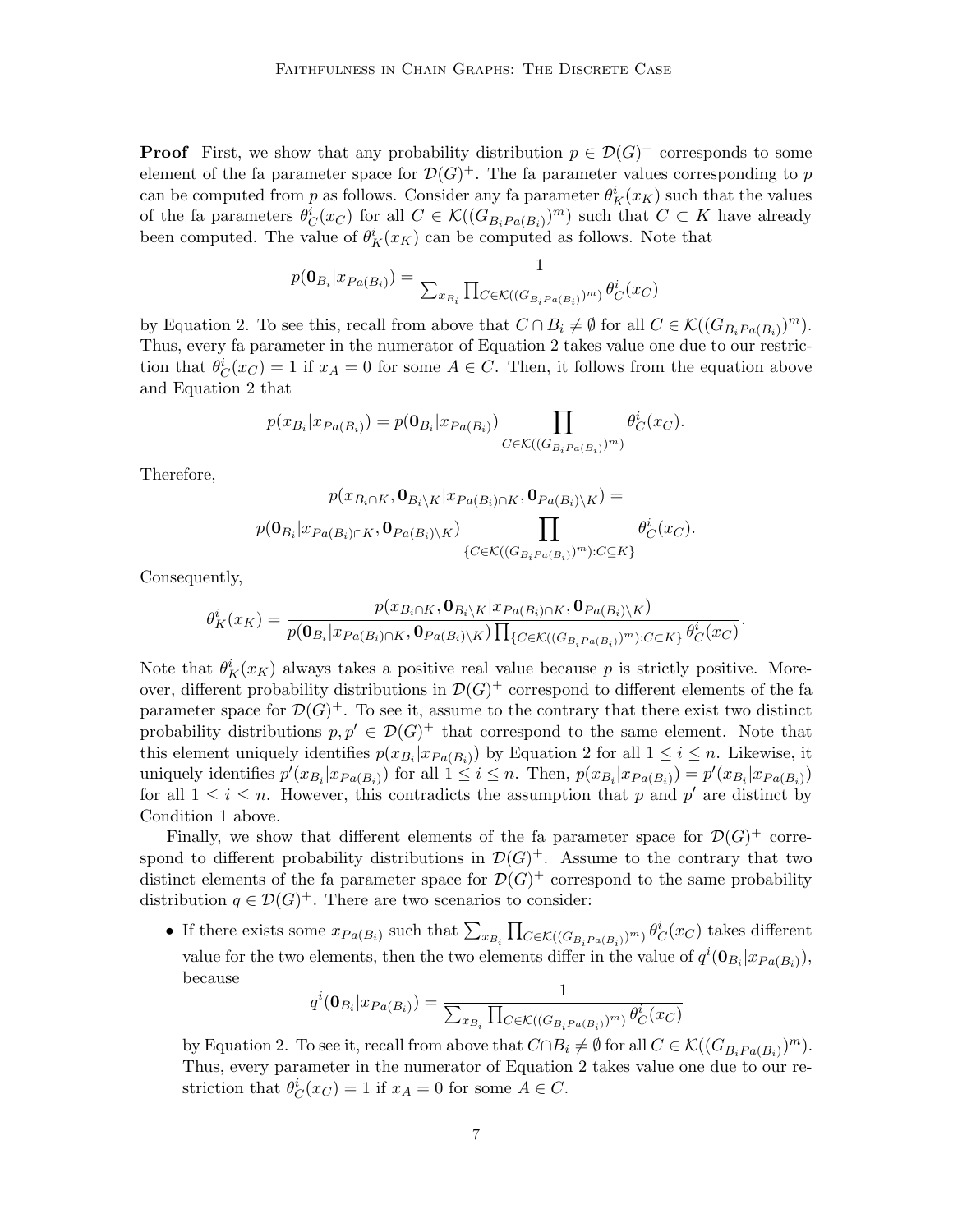• Assume that  $\sum_{x_{B_i}} \prod_{C \in \mathcal{K}((G_{B_i Pa(B_i)})^m)} \theta_C^i(x_C)$  takes the same value for the two elements for all  $x_{Pa(B_i)}$ . Since the two elements are different, it is possible to find a fa parameter  $\theta_K^i(x_K)$  that takes different value in the two elements whereas for all  $C \subset K$  the fa parameter  $\theta_C^i(x_C)$  takes the same value in the two elements. Then, the two elements differ in the value of  $q^{i}(x_{B_i \cap K}, \mathbf{0}_{B_i\setminus K}|x_{Pa(B_i)\cap K}, \mathbf{0}_{Pa(B_i)\setminus K})$ , because

$$
q^{i}(x_{B_{i}\cap K},\mathbf{0}_{B_{i}\backslash K}|x_{Pa(B_{i})\cap K},\mathbf{0}_{Pa(B_{i})\backslash K}) = \frac{\prod_{\{C\in\mathcal{K}((G_{B_{i}Pa(B_{i})})^{m}):C\subseteq K\}}\theta_{C}^{i}(x_{C})}{\sum_{x_{B_{i}}}\prod_{C\in\mathcal{K}((G_{B_{i}Pa(B_{i})})^{m})}\theta_{C}^{i}(x_{C})}
$$

by Equation 2.

Either scenario implies that the two elements differ in  $q(x_{B_i}|x_{Pa(B_i)})$  by Equation 5, which is a contradiction.

# 4. Faithfulness in Chain Graphs

The two theorems below are the main contribution of this manuscript. They prove that for any CG G, in the measure-theoretic sense described below, almost all the probability distributions in  $\mathcal{D}(G)^+$  are faithful to G.

**Theorem 3** Let G be a CG of dimension d.  $\mathcal{D}(G)^+$  has positive Lebesgue measure wrt  $\mathbb{R}^d$ .

Proof The one-to-one correspondence proved in Lemma 2 enables us to compute the Lebesgue measure wrt  $\mathbb{R}^d$  of  $\mathcal{D}(G)^+$  as the Lebesgue measure wrt  $\mathbb{R}^d$  of the fa parameter space for  $\mathcal{D}(G)^+$ . It follows from Lemma 1 that the fa parameter space for  $\mathcal{D}(G)^+$  has positive volume wrt  $\mathbb{R}^d$  and, thus, that it has positive Lebesgue measure wrt  $\mathbb{R}^d$ . **In the Second State** 

**Lemma 4** Let U, V and W denote three disjoint subsets of X such that  $U \not\perp G V |W$  where G is a CG. Then, there exists a probability distribution  $p \in \mathcal{D}(G)^+$  such that  $U \not\perp_p V |W$ .

**Proof** Assume for a moment that the random variables in  $X$  are all binary. Then, there exists a strictly positive binary probability distribution  $q$  that is Markovian wrt  $G$  and such that  $U \not\perp_{q} V |W$  (Studený & Bouckaert, 1998, Consequence 5.2). Then, there is some state  $x_{UVW}$  of  $UVW$  such that

$$
q(x_{UVW})q(x_W) - q(x_{UW})q(x_{VW}) \neq 0.
$$
\n<sup>(6)</sup>

Moreover,  $q \in \mathcal{D}(G)^+$  (Frydenberg, 1990, Theorem 4.1). Then, q corresponds to some fa parameter values by Lemma 2. We can expand q to a probability distribution  $p \in \mathcal{D}(G)^+$ over the original cardinalities of the random variables in  $X$  by assigning an arbitrarily small positive real value  $\epsilon$  to the additional fa parameters, i.e.  $\theta_C^i(x_C) = \epsilon$  where  $x_A \ge 1$  for all  $A \in C$  and  $x_A > 1$  for some  $A \in C$ . This implies that  $p(x)$  can be made arbitrarily close to  $q(x)$  for all  $x \in \{0,1\}^{|X|}$  which, in turn, implies that  $p(x_{UVW}), p(x_{W}), p(x_{UW})$  and  $p(x_{VW})$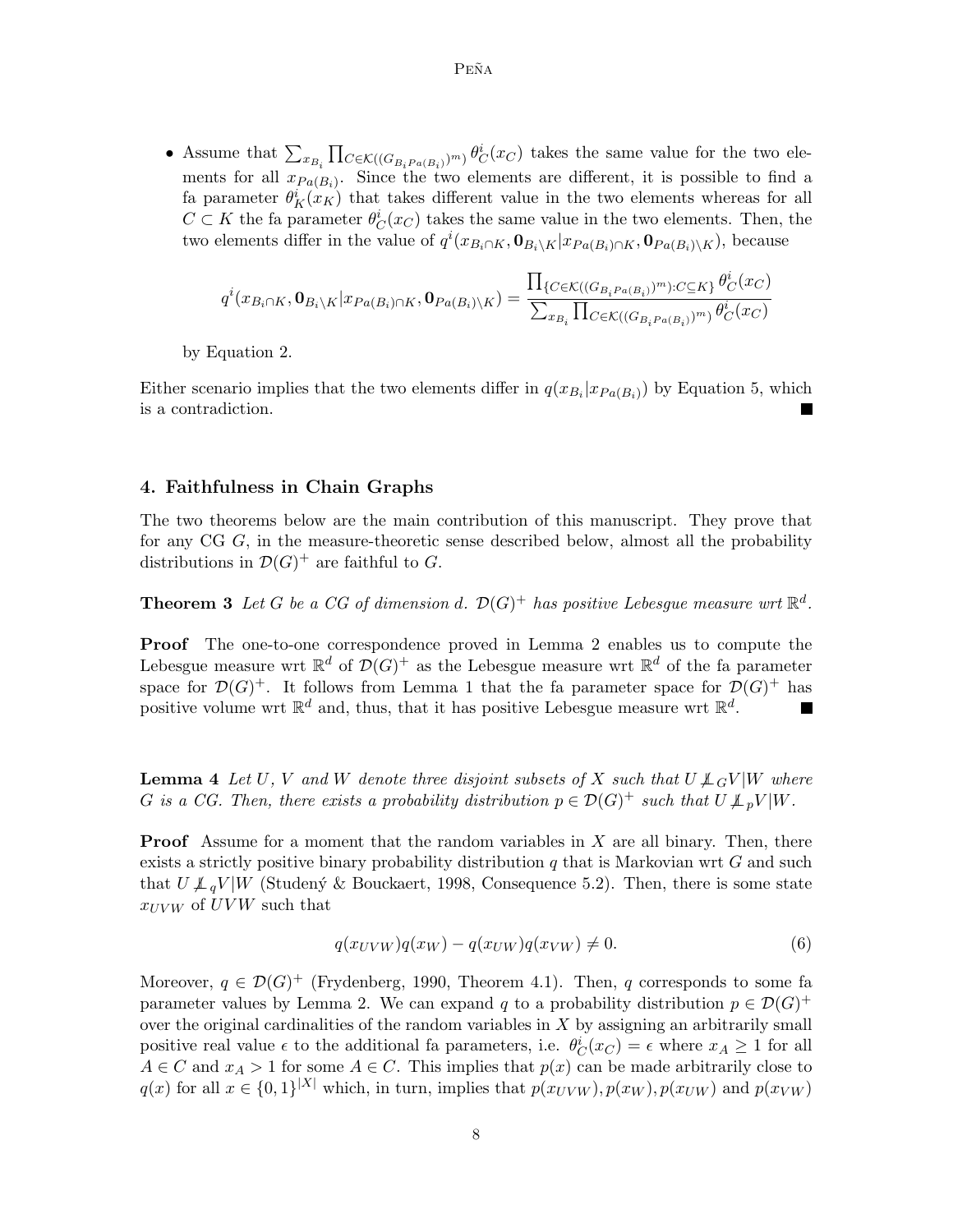can jointly be made arbitrarily close to  $q(x_{UVW})$ ,  $q(x_{WW})$ ,  $q(x_{UW})$  and  $q(x_{VW})$ , respectively. This implies that, for some  $\epsilon$ ,

$$
p(x_{UVW})p(x_W) - p(x_{UW})p(x_{VW}) \neq 0
$$

due to Equation 6. Hence,  $U \not\perp_{p} V |W$ .

**Theorem 5** Let G be a CG of dimension d. The set of probability distributions in  $\mathcal{D}(G)^+$ that are not faithful to G has zero Lebesgue measure wrt  $\mathbb{R}^d$ .

Proof The proof basically proceeds in the same way as that of Meek (1995, Theorem 7). Since any probability distribution  $p \in \mathcal{D}(G)^+$  is Markovian wrt G (Frydenberg, 1990, Theorem 4.1), for p not to be faithful to  $G$ , p must satisfy some independence that is not entailed by  $G$ . That is, there must exist three disjoint subsets of  $X$ , here denoted as  $U, V$ and W, such that  $U \perp \!\!\!\perp_G V |W$  but  $U \perp \!\!\!\perp_p V |W$ . Now, note that  $U \perp \!\!\!\perp_p V |W$  iff

$$
p(x_{UVW})p(x_W) - p(x_{UW})p(x_{VW}) = 0
$$
\n<sup>(7)</sup>

П

for all  $x_{UVW}$ . Note that for all  $x_{UVW}$ , each term  $p(x_Z)$  in the left-hand side of the equation above can be expressed as

$$
p(x_Z) = \sum_{x_{X \setminus Z}} \prod_{i=1}^n p(x_{B_i} | x_{Pa(B_i)}).
$$

Recall from Equation 2 that, for all  $1 \leq i \leq n$ ,  $p(x_{B_i}|x_{Pa(B_i)})$  is a fraction of polynomials in the fa parameters in the parameterization of the probability distributions in  $\mathcal{D}(G)^+$ . Therefore, by simple algebraic manipulation, we can express the left-hand side of Equation 7 as a fraction of polynomials in the fa parameters. Consequently, for  $U \perp pV |W$  to hold, the polynomial in the numerator of such a fraction must be zero. Note that some fa parameters may not appear in this polynomial. Each of these fa parameters can be added to it as a term with coefficient equal to zero. Let us allow the fa parameters to take any real value (originally, only positive real values were allowed). Then, for every  $x_{UVW}$  we have a real polynomial in real variables (i.e. the fa parameters) that should be satisfied for  $p$  not to be faithful to  $G$ . We interpret each of these polynomials as a real function on a real Euclidean space that includes the fa parameter space for  $\mathcal{D}(G)^+$ . Furthermore, each of these polynomials is non-trivial, that is, not all the values of the fa parameters are solutions to the polynomial. To prove this, it suffices to prove that there exists a probability distribution  $p'' \in \mathcal{D}(G)^+$  for which the polynomial does not hold. Consider the polynomial for  $x_{UVW}$ . Note that, by Lemma 4, there exits a probability distribution  $p' \in \mathcal{D}(G)^+$  such that  $U \not\perp_{p'} V | W$ . Then, there is some state  $x'_{UVW}$  of  $UVW$  such that

$$
p'(x'_{UVW})p'(x'_{W}) - p'(x'_{UW})p'(x'_{VW}) \neq 0.
$$

Then, by renaming the possible states of the random variables in  $UVW$  appropriately, we can transform  $p'$  into the desired  $p''$ .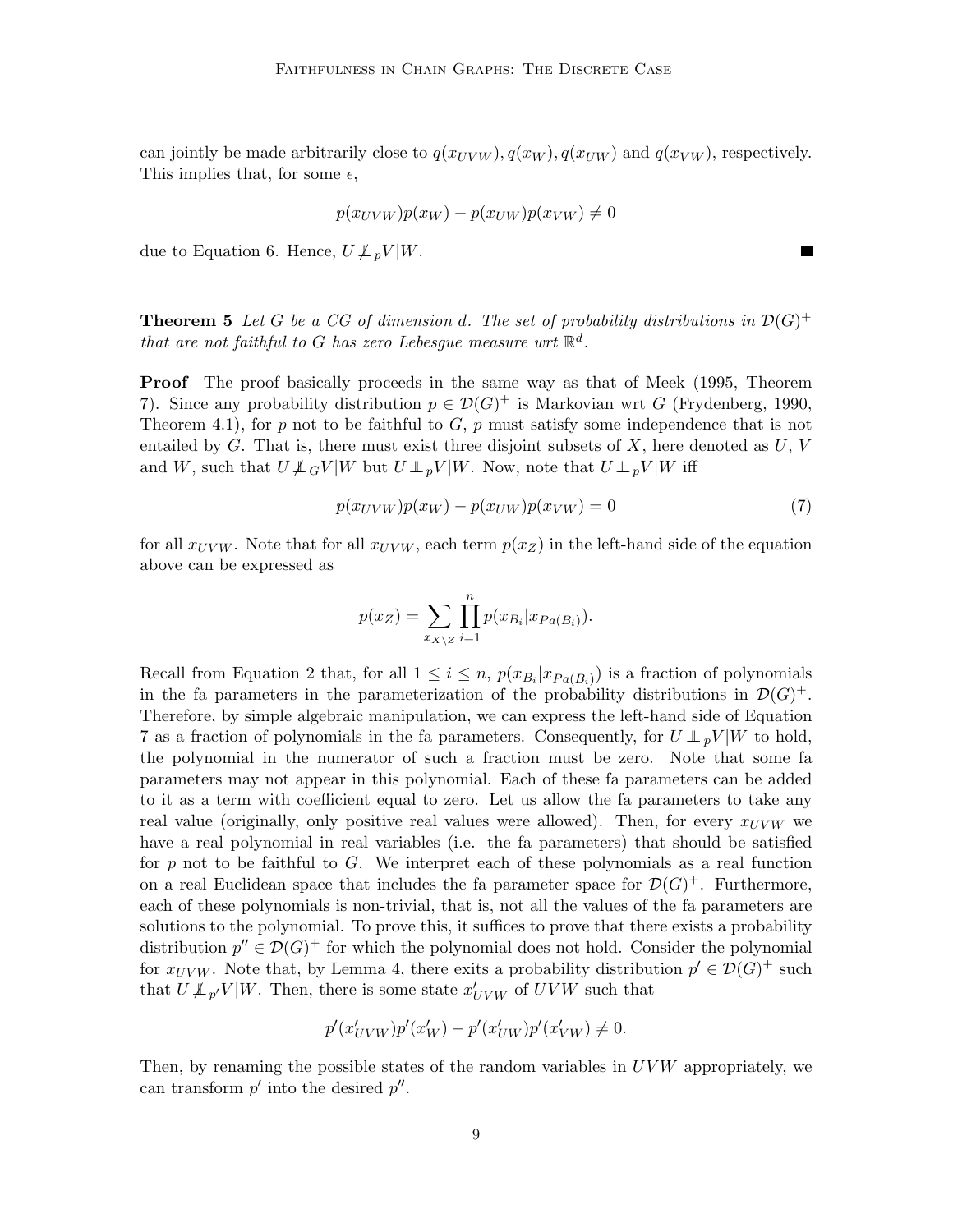Let  $sol(x_{UVW})$  denote the set of solutions to the polynomial for  $x_{UVW}$  referred above. Then,  $sol(x_{UVW})$  has zero Lebesgue measure wrt  $\mathbb{R}^d$  because it consists of the solutions to a non-trivial polynomial in real variables (i.e. the fa parameters) (Okamoto, 1973). Let  $sol = \bigcup_{\{U,V,W \subseteq X \text{ disjoint} : U \not\perp_G V | W\}} \bigcap_{x_{UVW}} sol(x_{UVW}).$  Then, sol has zero Lebesgue measure wrt  $\mathbb{R}^d$ , because the finite union and intersection of sets of zero Lebesgue measure has zero Lebesgue measure too. Consequently, the probability distributions in  $\mathcal{D}(G)^+$  that are not faithful to G correspond to a set of elements of the fa parameter space for  $\mathcal{D}(G)^+$  that has zero Lebesgue measure wrt  $\mathbb{R}^d$  because it is contained in sol. Since this correspondence is one-to-one by Lemma 2, the probability distributions in  $\mathcal{D}(G)^+$  that are not faithful to G also have zero Lebesgue measure wrt  $\mathbb{R}^d$ .

The only previous result on faithfulness in CGs that we are aware of is Theorem 7.2 in Studený  $\&$  Bouckaert (1998), where it is proven that for any CG there exists a probability distribution that is faithful to it for some sample space. The two theorems above imply a stronger result, namely that for any CG G and any sample space there exists a probability distribution that is faithful to G.

## 5. Equivalence in Chain Graphs

The space of CGs can be divided in classes of equivalent CGs according to criteria such as Markov independence equivalence, Markov distribution equivalence, or factorization equivalence. As we prove below with the help of the theorems above, these criteria actually coincide in some cases. This result is important because the classes of Markov distribution equivalent CGs have a simple graphical characterization and a natural representative, the so-called largest CG, which now also apply to the classes of equivalence induced by the other criteria. We also prove below that all equivalent CGs have the same dimension wrt the parameterization introduced in Section 3.

Before proving our results, we formally define the equivalence criteria discussed in the paragraph above. Recall that, unless otherwise stated, all the probability distributions in this paper are over  $X$ . We say that two CGs are Markov independence equivalent if they represent the same independence model. We say that two CGs are Markov distribution equivalent wrt a class of probability distributions if every probability distribution in the class is Markovian wrt both CGs or wrt neither of them. We say that two CGs G and H are factorization equivalent if  $\mathcal{D}(G)^{+} = \mathcal{D}(H)^{+}$ . The corollary below proves that these definitions coincide in some cases.

**Corollary 6** Let  $G$  and  $H$  denote two  $CGs$ . The following statements are equivalent:

- 1. G and H are Markov independence equivalent,
- 2. G and H are Markov distribution equivalent wrt the class of strictly positive probability distributions,
- 3. G and H are Markov distribution equivalent wrt any superset of the class of strictly positive probability distributions, and
- 4. G and H are factorization equivalent.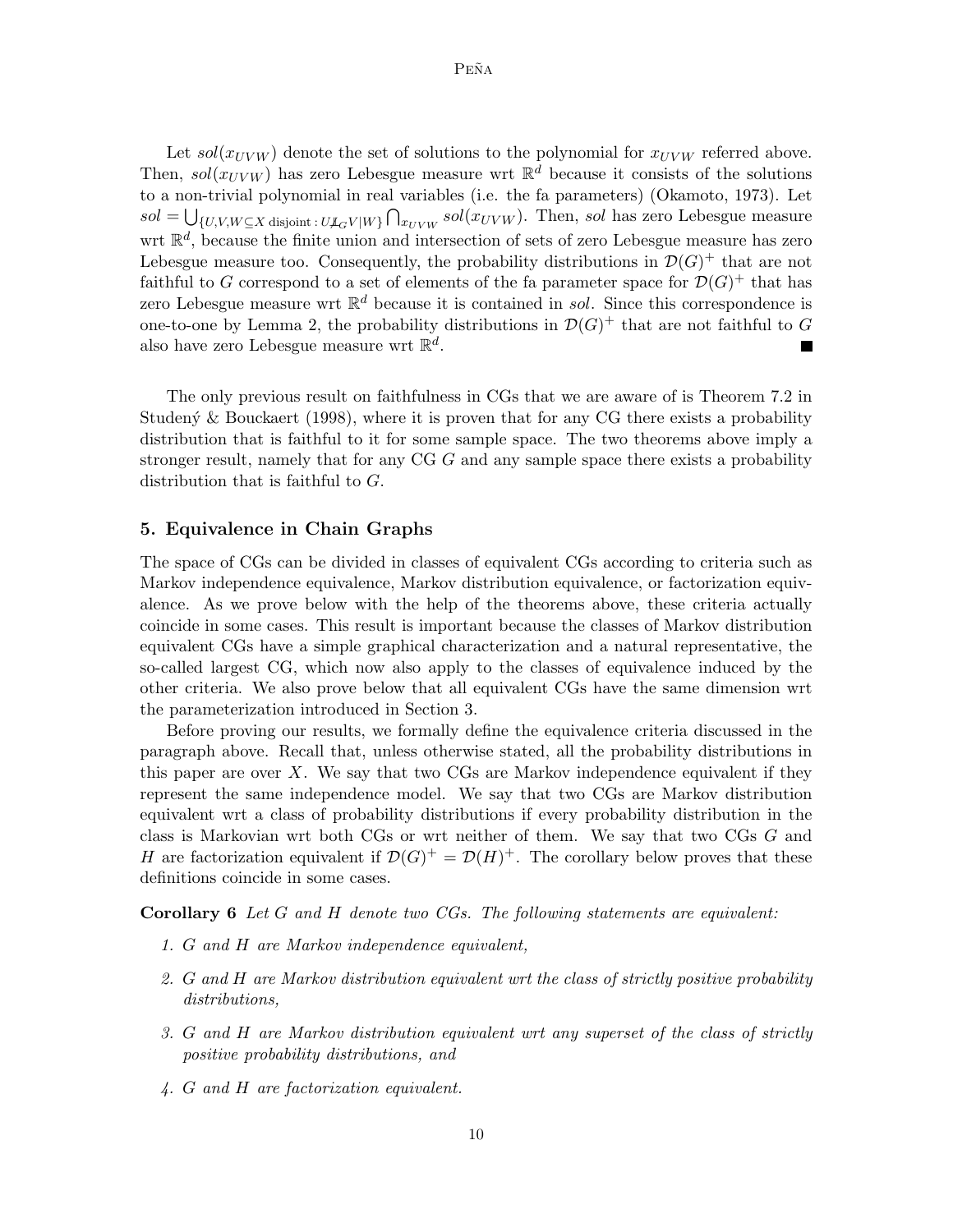Proof First, we prove that Statements 1 and 2 are equivalent. By definition, Markov independence equivalence implies Markov distribution equivalence wrt any class of probability distributions. To see the opposite implication, note that if  $G$  and  $H$  are not Markov independence equivalent, then one of them, say  $G$ , must represent a separation statement  $U \perp G V | W$  that is not represented by H. Consider a probability distribution  $p \in \mathcal{D}(H)^+$ faithful to  $H$ . Such a probability distribution exists due to Theorems 3 and 5, and it is Markovian wrt  $H$  (Frydenberg, 1990, Theorem 4.1). However,  $p$  cannot be Markovian wrt G, because  $U \not\perp_H V |W$  implies  $U \not\perp_p V |W$ .

Now, we prove that Statements 1 and 3 are equivalent. By definition, Markov independence equivalence implies Markov distribution equivalence wrt any class of probability distributions. To see the opposite implication, note that if  $G$  and  $H$  are Markov distribution equivalent wrt a superset of the class of strictly positive probability distributions, then they also are Markov distribution equivalent wrt the class of strictly positive probability distributions and, thus, they are Markov independence equivalent by the paragraph above.

Finally, the equivalence of Statements 2 and 4 follows from Frydenberg (1990, Theorem 4.1).

Frydenberg (1990, Theorem 5.6) gives a straightforward graphical characterization of Markov distribution equivalence wrt a superset of the class of strictly positive probability distributions. Due to the corollary above, that is also a graphical characterization of the other three types of equivalence discussed in there. Hereinafter, we do not distinguish anymore between the different types of equivalence discussed in the corollary above because they coincide and, thus, we simply refer to them as equivalence. It is worth mentioning that the corollary above has also been proven in (Studeny et al., 2009, Theorem 16). However, our proof is completely different: Our proof builds upon the fact that for any CG there exists a strictly positive probability distribution with the prescribed sample space that is faithful to it due to Theorems 3 and 5, whereas the proof in (Studen $\acute{\gamma}$  et al., 2009) does not build upon this fact because it has not been proven before.

Frydenberg (1990, Proposition 5.7) shows that every class of equivalent CGs contains a unique CG that has more undirected edges than any other CG in the class. Such a CG is called the largest CG (LCG) in the class, and it is usually considered a natural representative of the class. Studen $\circ$  (1998, Section 4.2) conjectures that the LCG G in a class of equivalent CGs has fewer fa parameters than any other CG in the class. This would imply that the most space efficient way of storing the probability distributions in  $\mathcal{D}(G)^+$  is by factorizing them according to  $G$  rather than according to any other CG equivalent to  $G$ . The conjecture is stated in Studen $\acute{y}$  (1998) with no particular parameterization in mind. The corollary below disproves the conjecture for the parameterization proposed in Section 3.

Corollary 7 All equivalent CGs have the same dimension wrt the parameterization proposed in Section 3.

**Proof** Studený et al. (2009) study the so-called feasible merging operation, which merges two blocks of a CG that satisfy certain conditions into a larger block by dropping the direction of the edges between the former two blocks. Let  $H$  and  $H'$  denote the CG before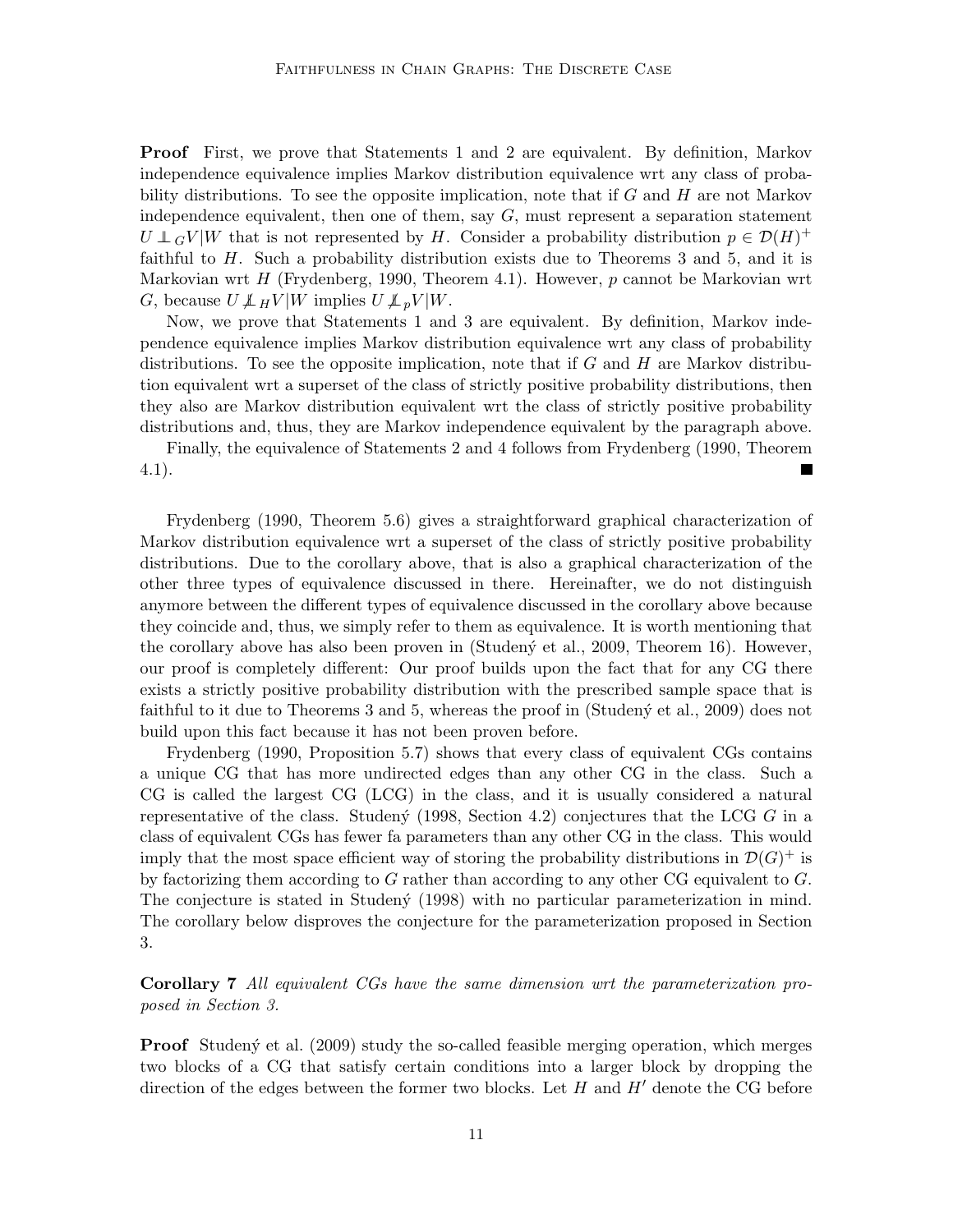Peña

and after, respectively, merging the blocks  $U$  and  $L$  into the block  $M$ . It is proven in (Studený et al., 2009, Lemma 32) that  $(H'_{MPa_{H'}(M)})^m$  decomposes into  $(H_{UPa_{H}(U)})^m$  and  $(H_{LPa_H(L)})^m$ , with a shared set of nodes  $Pa_H(L)$ . It follows from this decomposition that

$$
\mathcal{C}((H'_{MPa_{H'}(M)})^{m}) = \mathcal{C}((H_{UPa_{H}(U)})^{m}) \cup \mathcal{C}((H_{LPa_{H}(L)})^{m}).
$$

Note, however, that  $\mathcal{C}((H_{UPa_H(U)})^m) \cap \mathcal{C}((H_{LPa_H(L)})^m) = \{C : C \subseteq Pa_H(L)\}\$ due to the shared set of nodes in the decomposition. Then,

$$
\mathcal{C}((H_{MPa_{H'}(M)}^\prime)^m)=\mathcal{C}((H_{UPa_H(U)})^m)\cup \mathcal{K}((H_{LPa_H(L)})^m).
$$

Moreover,  $\mathcal{C}((H_{UPa_H(U)})^m) \cap \mathcal{K}((H_{LPa_H(L)})^m) = \emptyset.$ 

It is also proven in (Studený et al., 2009, Lemma 32) that  $Pa_{H'}(M) = Pa_H(U)$ . Then,

$$
\mathcal{K}((H'_{MPa_{H'}(M)})^m)=\mathcal{K}((H_{UPa_H(U)})^m)\cup\mathcal{K}((H_{LPa_H(L)})^m).
$$

Moreover,  $\mathcal{K}((H_{UPa_H(U)})^m) \cap \mathcal{K}((H_{LPa_H(L)})^m) = \emptyset$ . Consequently, the contribution of M to the dimension of  $H'$  is the same as the sum of the contributions of U and L to the dimension of  $H$ . Thus,  $H$  and  $H'$  have the same dimension.

Let G denote the LCG in a class of equivalent CGs. Let  $G'$  denote any other CG in the class. Then, there exists a sequence of equivalent CGs  $G' = G_1, \ldots, G_r = G$  such that each  $G_{i+1}$  is obtained from  $G_i$  by a feasible merging operation (Studený et al., 2009, Lemma 5) and Corollary 7). It follows from the paragraphs above that all the CGs in the sequence have the same dimension. Consequently, any two CGs in the equivalence class of G have the same dimension.

# 6. Conclusions

In this paper, we have proven that, in a certain measure-theoretic sense, almost all the strictly positive discrete probability distributions with the prescribed sample space that factorize according to a chain graph are faithful to it. This result extends previous results such as

- (Studený & Bouckaert, 1998, Theorem 7.2) where it is proven that for any chain graph there exists a discrete probability distribution that is faithful to it for some sample space, most likely different from the prescribed sample space,
- (Peña et al., 2009, Theorem 3) where it is proven that for any undirected graph there exists a discrete probability distribution with the prescribed sample space that is faithful to it, and
- (Meek, 1995, Theorem 7) where it is proven that, in a certain measure-theoretic sense, almost all the discrete probability distributions with the prescribed sample space that factorize according to an acyclic directed graph are faithful to it.

In this paper, we have also proven a number of consequences that follow from the result discussed above: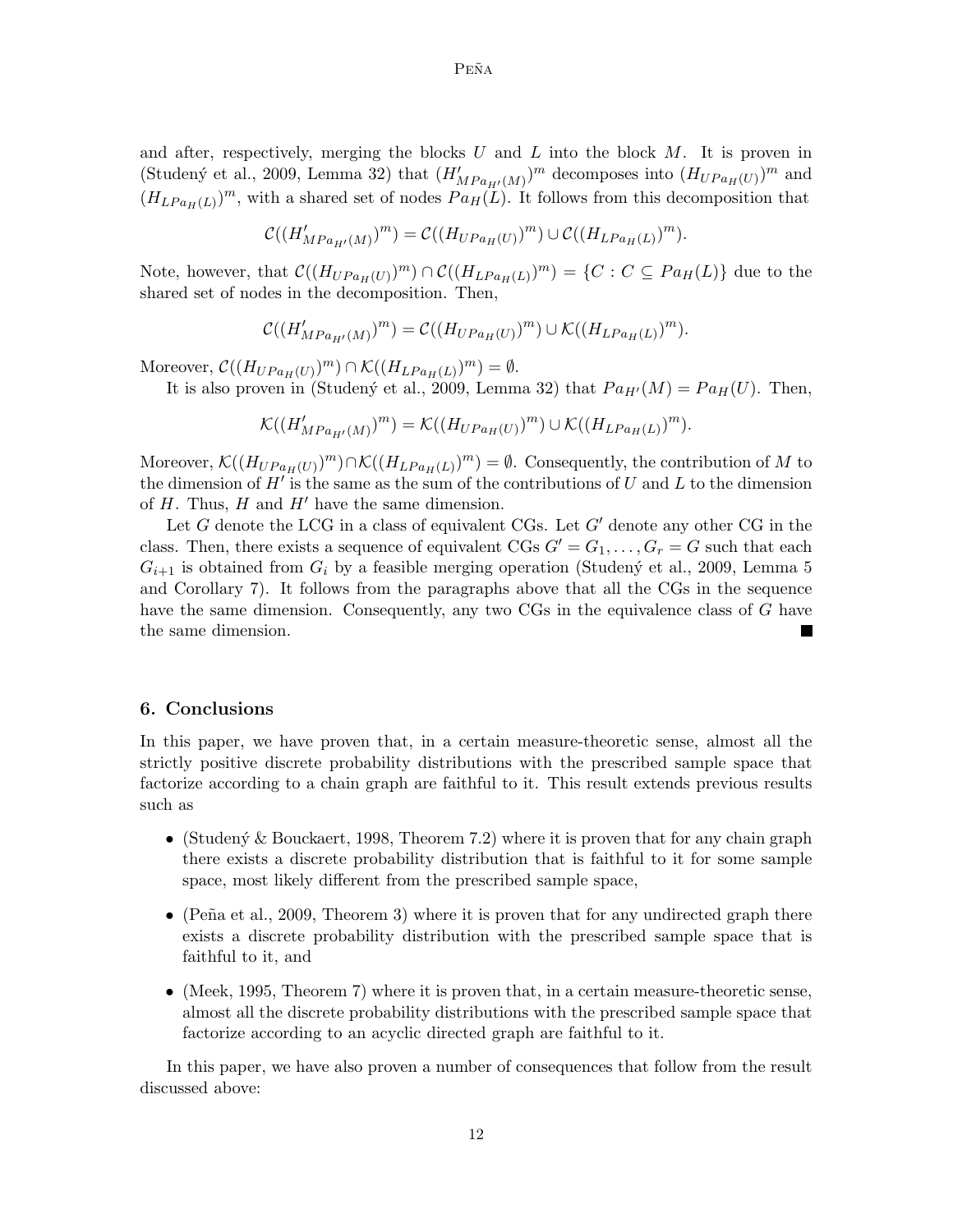- The fact that the vast majority of independence models that can be represented by chain graphs cannot be represented by undirected graphs or acyclic directed graphs is an advantage of chain graphs, because such models exist within an uncertainty calculus of artificial intelligence: The class of strictly positive discrete probability distributions with any prescribed sample space.
- Some definitions of equivalence in chain graphs coincide, which implies that the graphical characterization of Markov distribution equivalence in Frydenberg (1990, Theorem 5.6) also applies to other definitions of equivalence.
- For the parameterization introduced in this paper, all the chain graphs in a class of equivalence have the same dimension and, thus, the factorizations they induce are equally space efficient for storing the strictly positive discrete probability distributions that factorize according to the chain graphs in the class.

We are currently investigating whether the results in this paper can be extended to the class of regular Gaussian distributions. The main problem lies in the derivation of a result analogous to that in Section 3.

# Acknowledgments

This work is funded by the Swedish Research Council (ref. VR-621-2005-4202). We thank the Editor and the anonymous Referees for their insightful comments. We are specially grateful to one of the Referees for spotting a flaw in an earlier version of Section 3.

### References

- Julian Besag. Spatial Interaction and the Statistical Analysis of Lattice Systems. Journal of the Royal Statistical Society B, 36:192-236, 1974.
- Morten Frydenberg. The Chain Graph Markov Property. Scandinavian Journal of Statistics, 17:333-353, 1990.
- Steffen L. Lauritzen. Graphical Models. Oxford University Press, 1996.
- Christopher Meek. Strong Completeness and Faithfulness in Bayesian Networks. In Proceedings of the Eleventh Conference on Uncertainty in Artificial Intelligence, pages 411-418, 1995.
- Masashi Okamoto. Distinctness of the Eigenvalues of a Quadratic Form in a Multivariate Sample. The Annals of Statistics, 1:763-765, 1973.
- Jose M. Peña. Approximate Counting of Graphical Models Via MCMC. In *Proceedings* of the Eleventh International Conference on Artificial Intelligence and Statistics, pages 352-359, 2007.
- Jose M. Peña, Roland Nilsson, Johan Björkegren and Jesper Tegnér. An Algorithm for Reading Dependencies from the Minimal Undirected Independence Map of a Graphoid